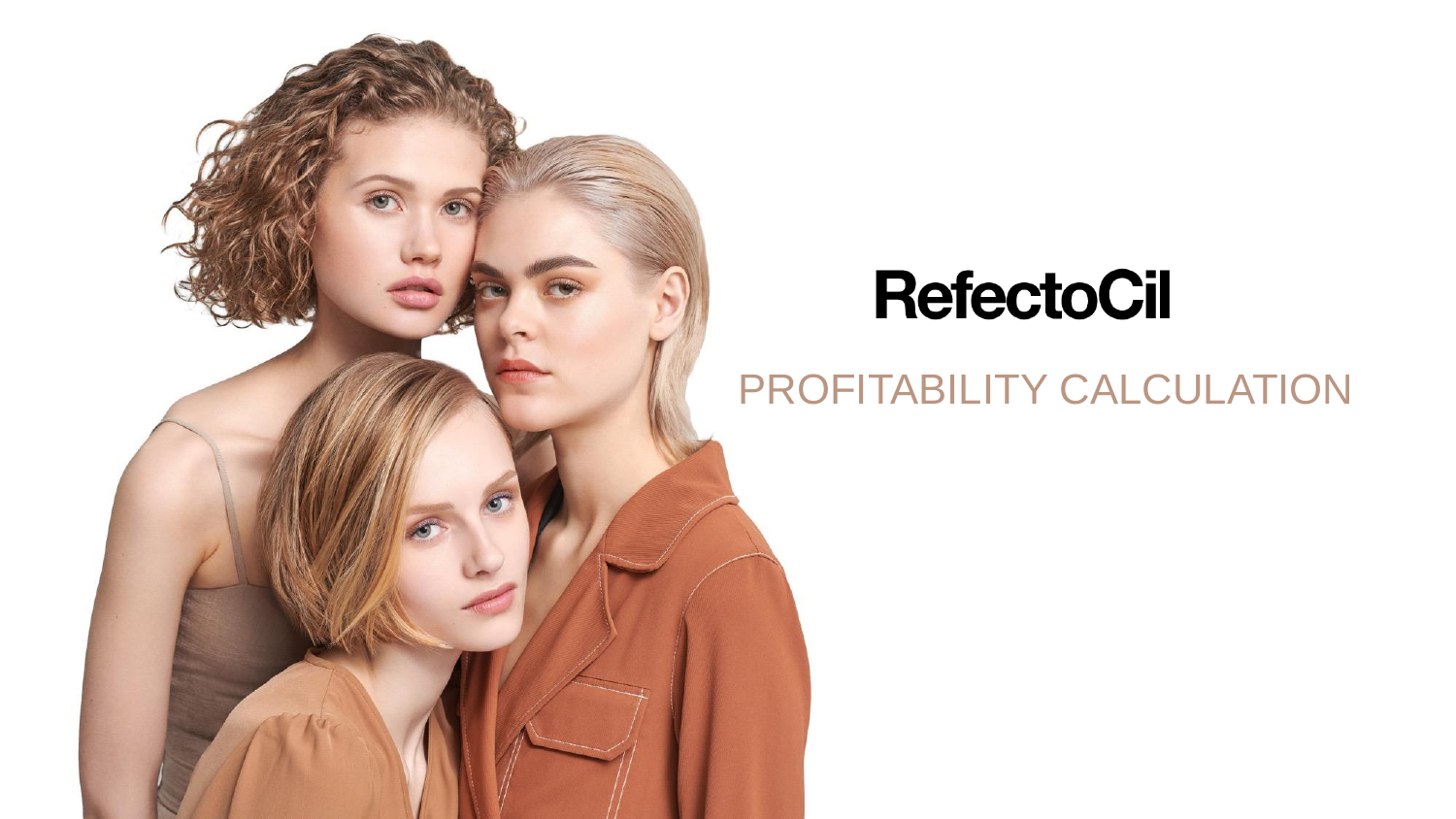Price Overview

| <b>Service</b>                    | <b>Price per Serivce</b> |
|-----------------------------------|--------------------------|
| <b>Brow Tint</b>                  | $$15 - $25$              |
| <b>Lash Tint</b>                  | $$15 - $25$              |
| Brow & Lash Tint                  | $$25 - $35$              |
| <b>Brow Lamination</b>            | $$60 - $80$              |
| <b>Brow Lamination &amp; Tint</b> | $$85 - $105$             |
| Lash Curl                         | $$55 - $75$              |
| Lash Lift                         | $$55 - $75$              |
| Lash Curl & Tint                  | $$90 - $125$             |

Please note that the prices are fictitious and just for illustration and shall be adjusted for each individual market. The prices also depend on your location, your spa/salon and clientele you are reaching.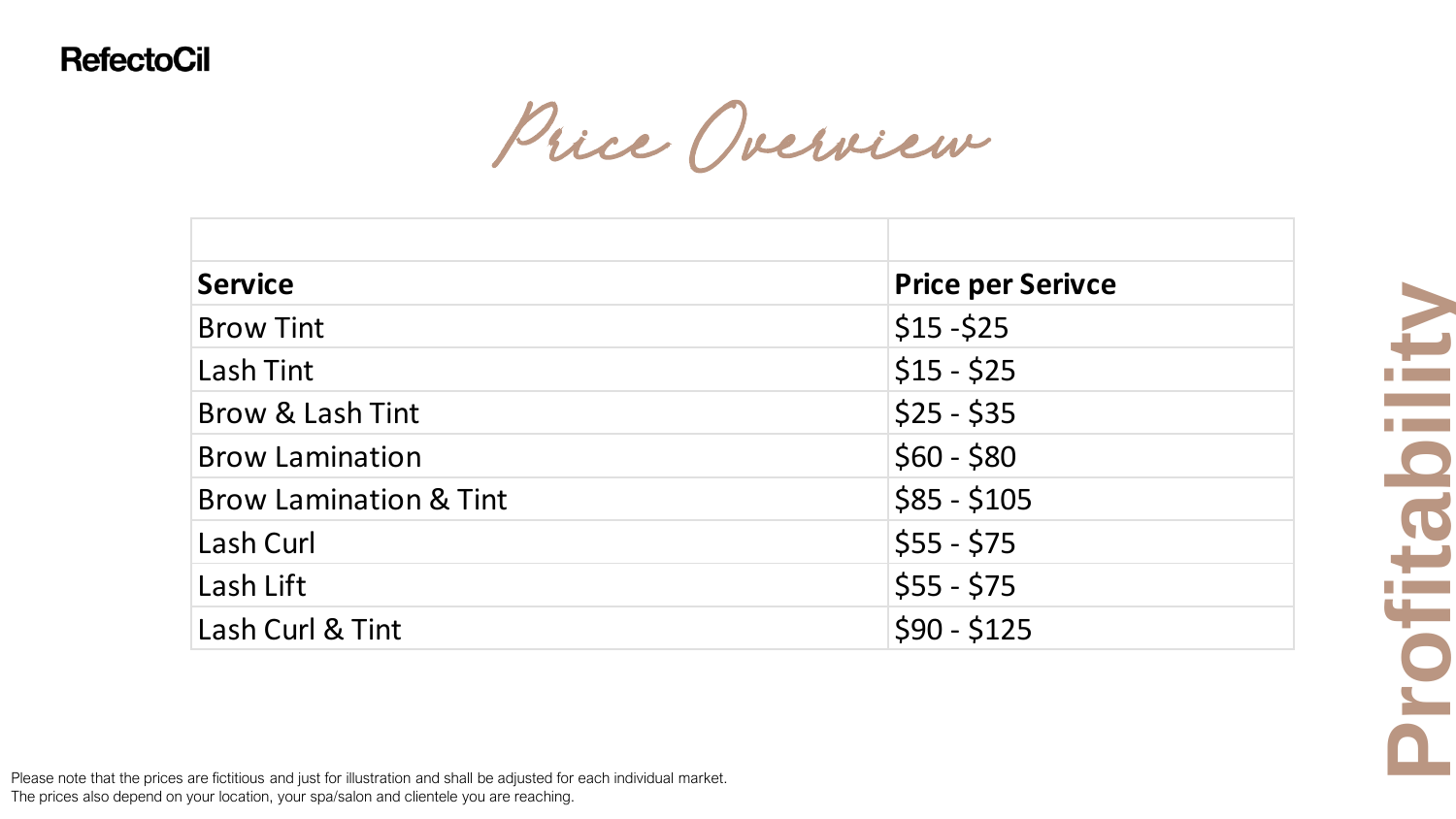# **PROFITABILITY CALCULATION**

Please note that the number of applications mentioned in these calculations serve as a guidance to illustrate how many applications can be done from one product. Please note that the actual numbers may differ from the applications mentioned in this presentation since it depends on the actual usage of the professional.

Please also consider that other items such as cotton pads, Browista Palettes, Brushes etc. have not been considered in the presentation and can be individually added.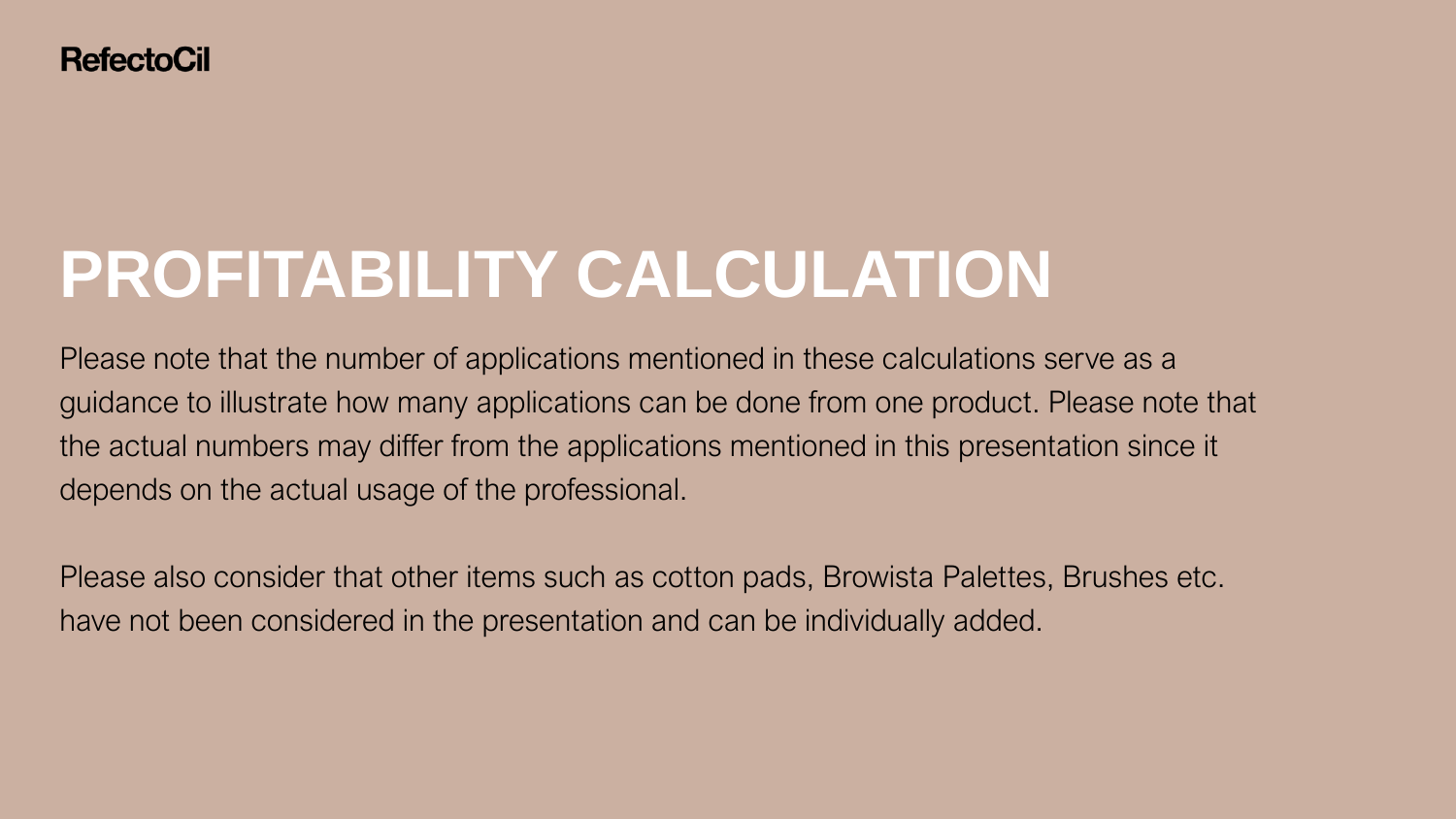

Salon Purchase Price:

 $=$  Total cost: \$51.80

1 Tint:  $$13.90 = 30$  applications

1 Micellar:  $$13.50 = 60$  applications

1 Oxidant liquid: \$12.45 = 200 applications 1 Saline Solution: \$11.95 = 60 applications

Eyelash Tint Service





### You can achieve ~30 tinting services with ONLY one tube!

- $\checkmark$  Additional profit with little effort
- $\checkmark$  Increased customer satisfaction
- $\checkmark$  Customer loyalty

Cost per application (for salon): Tint: \$0.46 Oxi: \$0.06 Saline: \$0.20 Micellar: \$0.23

*Total cost for one treatment: \$0.95*



# **Profitability**

### Revenue with one tube = \$450

Optimize your service by adding Eyecare Pads or Care Balm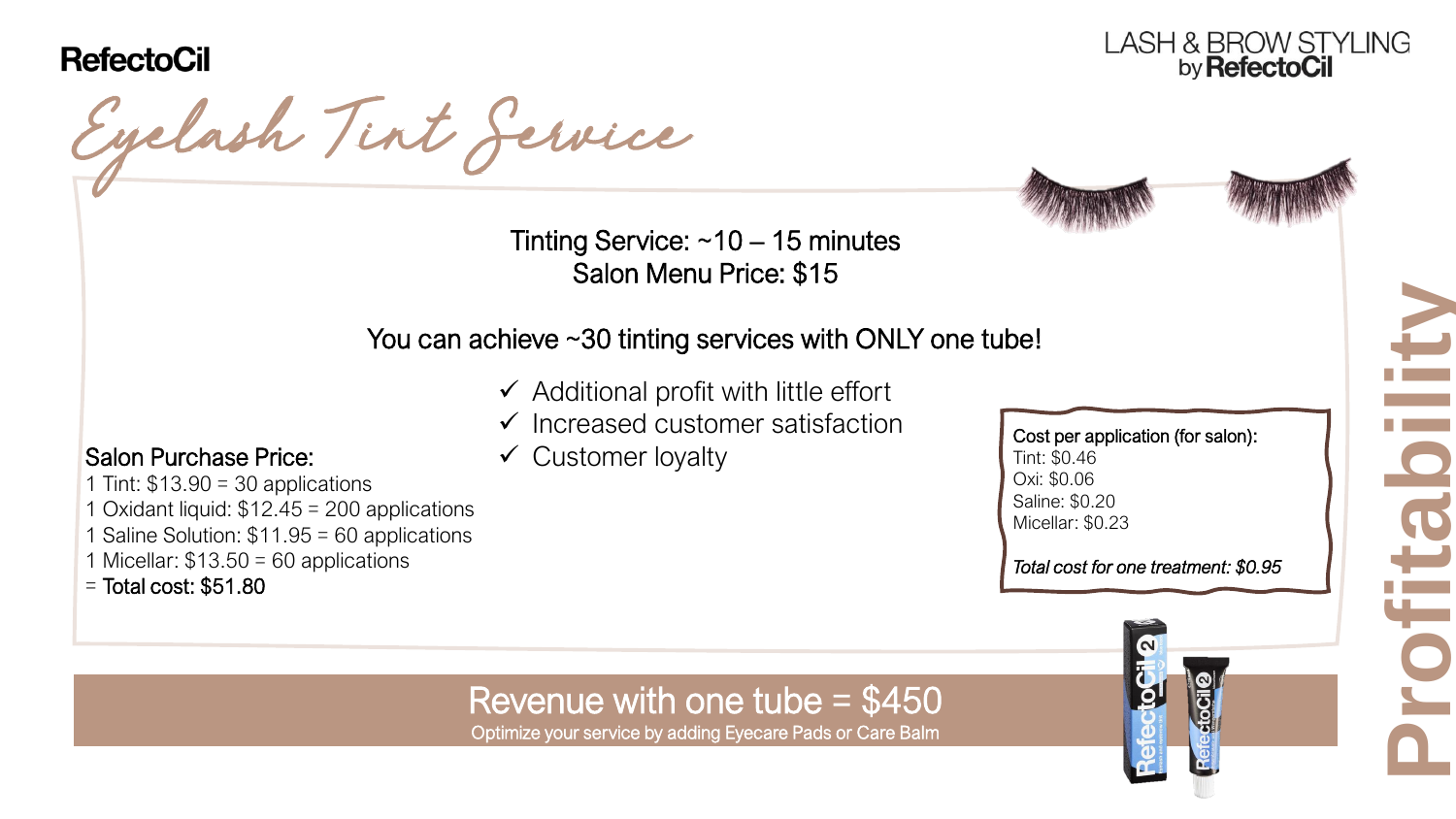

Salon Purchase Price:

 $=$  Total cost: \$51.80

1 Tint:  $$13.90 = 30$  applications

1 Micellar:  $$13.50 = 60$  applications

1 Oxidant liquid: \$12.45 = 200 applications 1 Saline Solution: \$11.95 = 60 applications





Tinting Service: 10 – 15 minutes Salon Menu Price: \$15

### You can achieve ~30 tinting services with ONLY one tube!

- $\checkmark$  Additional profit with little effort
- $\checkmark$  Increased customer satisfaction
- $\checkmark$  Customer loyalty

Cost per application (for salon): Tint: \$0.46 Oxi: \$0.06 Saline: \$0.20 Micellar: \$0.23

*Total cost for one treatment: \$0.95*



# **Profitability**

### Revenue with one tube = \$450

Optimize your service by adding Eyecare Pads or Care Balm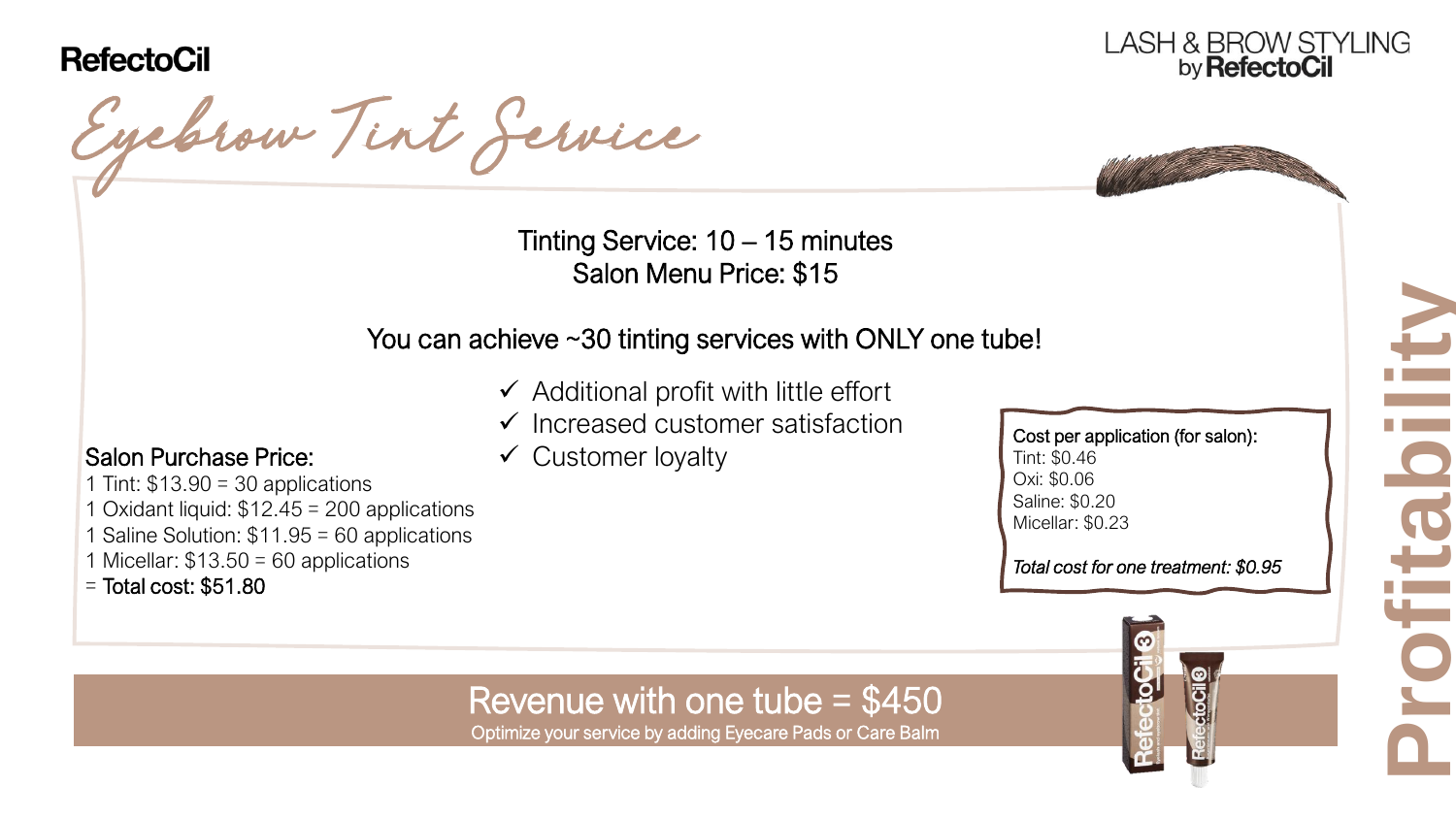Salon Purchase Price:

= Total Cost: \$157.50

1 Eyelash Lift Kit: \$145.55 = 36 applications 1 Saline Solution: \$11.95 = 60 applications

LASH & BROW STYLING<br>by **RefectoCil** 

Eyelash Lifting Service



Eyelash Lifting Service: 35 minutes Salon Menu Price: \$55

### You can achieve  $\sim$  36 Lash Lift applications with ONLY ONE Kit!

- $\checkmark$  Additional profit with little effort
- $\checkmark$  Increased customer satisfaction
- 

 $\checkmark$  Customer loyalty  $\checkmark$  Cost per application (for salon): Eyelash Lift Kit: \$4.04 Saline: \$0.20

*Total cost for one treatment: \$4.24*



### Revenue with ONE Kit  $= $1,980$

Optimize your service by offering combo packages. Complete Lash service of lift, tint and aftercare.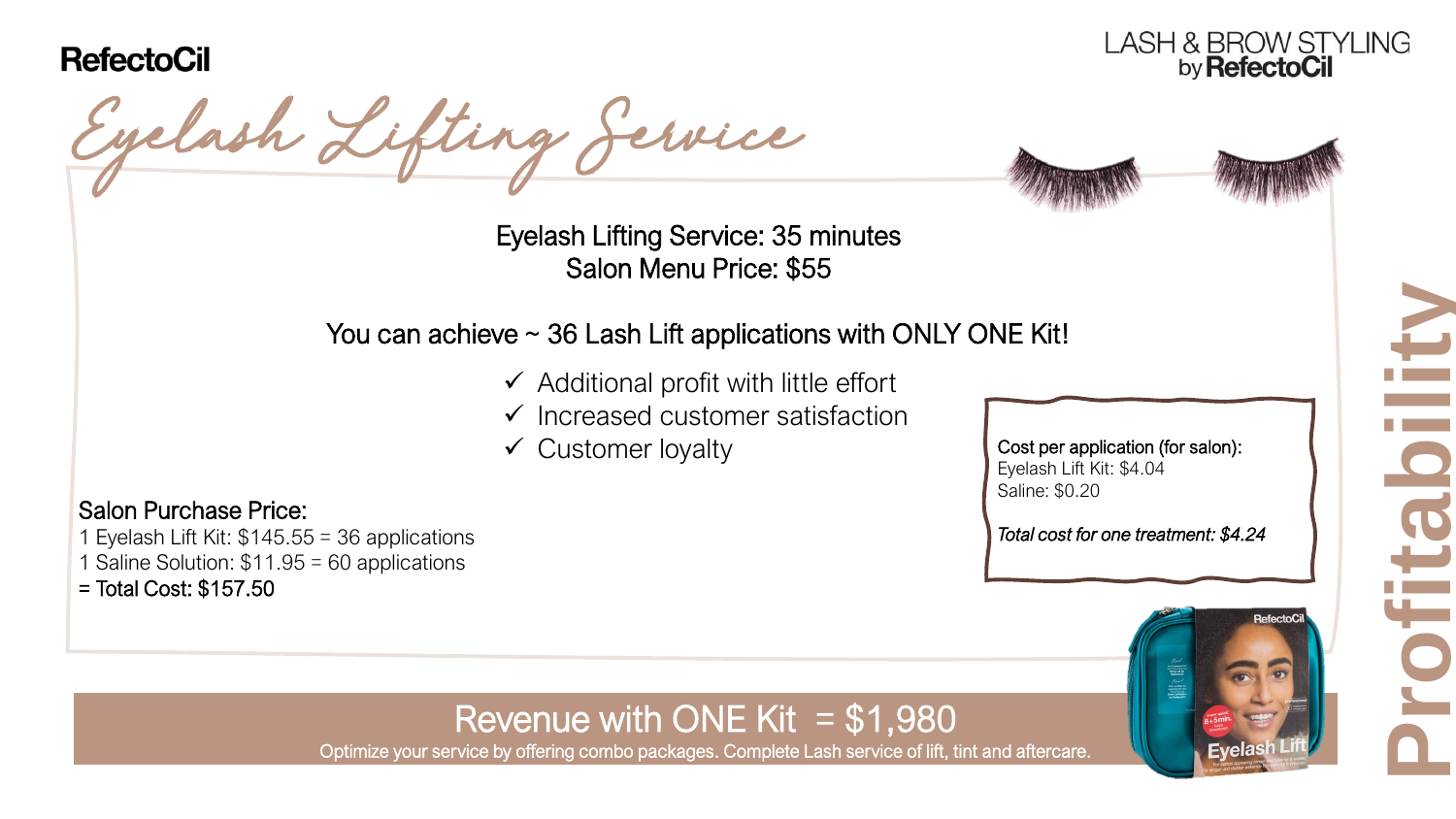

Eyelash Lifting Service and Tint

Eyelash Lifting Service + Tint: 45 minutes Salon Menu Price: \$70

### You can achieve  $\sim$  36 Lash Lift applications with ONLY ONE Kit!

- $\checkmark$  Additional profit with little effort
- $\checkmark$  Increased customer satisfaction
- $\checkmark$  Customer loyalty

### Salon Purchase Price:

1 Eyelash Lift Kit: \$145.55 = 36 applications

- 1 Tint:  $$13.90 = 30$  applications
- 1 Oxidant liquid: \$12.45 = 200 applications
- 1 Saline Solution: \$11.95 = 60 applications
- 1 Micellar:  $$13.50 = 60$  applications
- = Total Cost: \$197.35

Eyelash Lift Kit: \$4.04 Tint: \$0.46 *Total cost for one treatment: 0,38€* Saline: \$0.20 Cost per application (for salon): Oxi: \$0.06 Micellar: \$0.23

 $\frac{1}{2}$ 

*Total cost for one treatment: \$4.99*



### Revenue with  $\overline{O}$ NF Kit +  $\overline{O}$ NF Tin: Combo: Revenue with ONE Kit + ONE Tint =  $$2,520$  +27%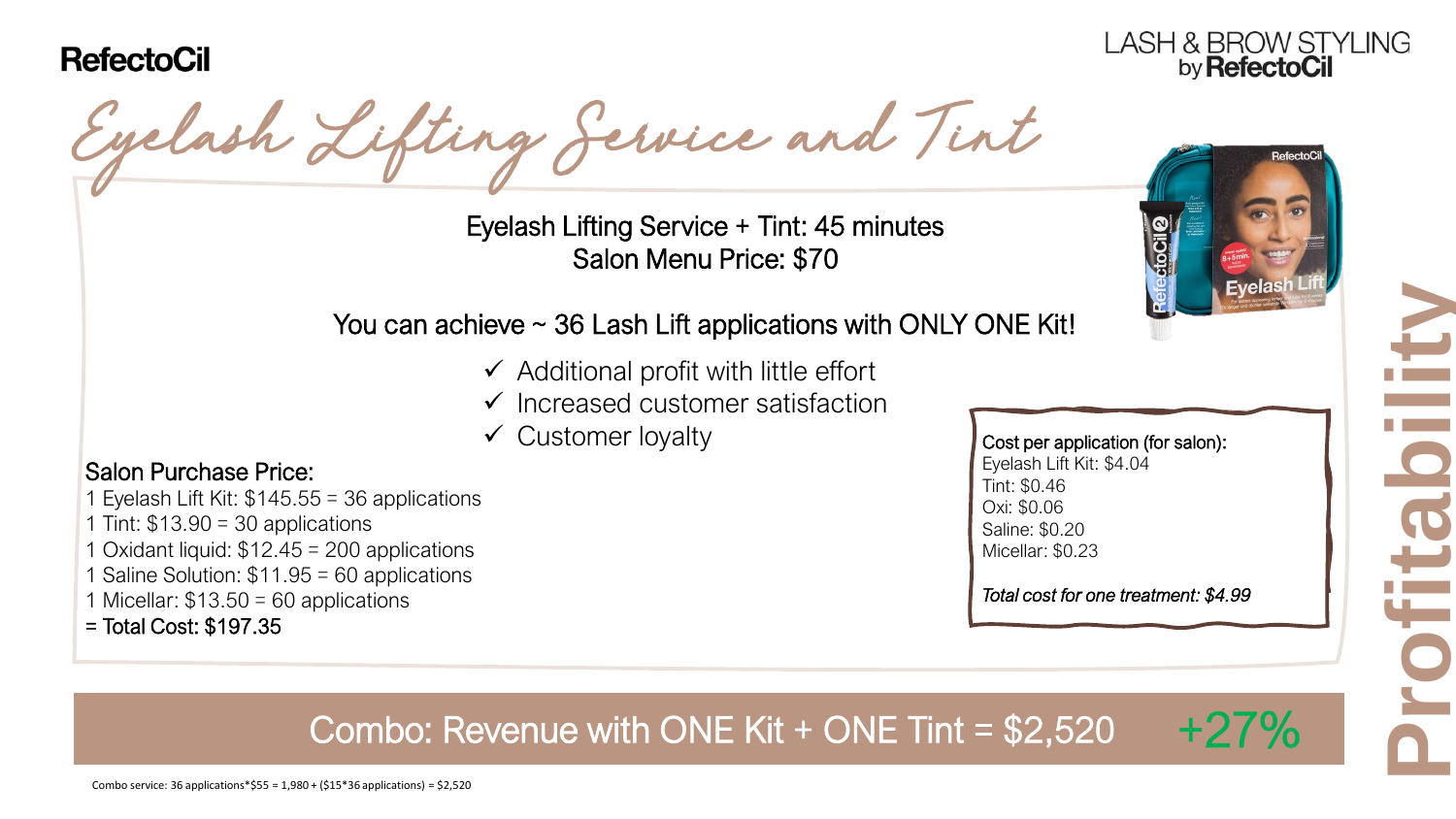Salon Purchase Price:

= Total Cost: \$115.90

1 Eyelash Curl Kit: \$103.95 = 36 applications 1 Saline Solution: \$11.95 = 60 applications

LASH & BROW STYLING by RefectoCil

Eyelash Curling Service



Eyelash Lifting Service: 35 minutes Salon Menu Price: \$55

### You can achieve  $\sim$  36 Lash Lift applications with ONLY ONE Kit!

- $\checkmark$  Additional profit with little effort
- $\checkmark$  Increased customer satisfaction
- 

 $\checkmark$  Customer loyalty  $\checkmark$  Cost per application (for salon): Eyelash Curl Kit: \$2.89 Saline: \$0.20

*Total cost for one treatment: \$3.09*



**Profitability**

### Revenue with ONE Kit  $= $1,980$

Optimize your service by offering combo packages. Complete Lash service of lift, tint and aftercare.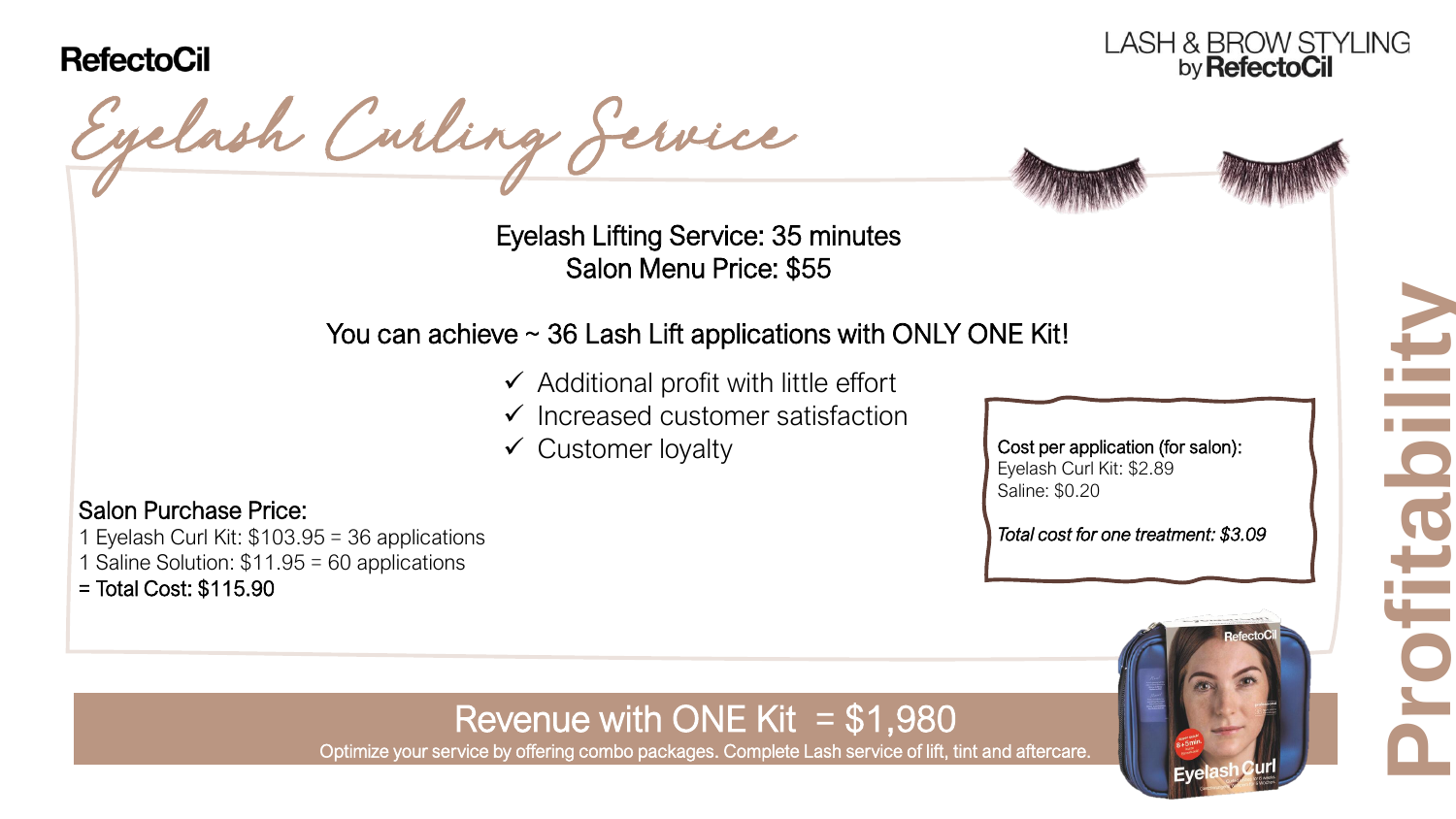





Brow Lamination Service: 20 minutes Salon Menu Price: \$60

### You can achieve  $\sim$  15 Brow Lamination applications with ONLY ONE Kit!

- $\checkmark$  Additional profit with little effort
- $\checkmark$  Increased customer satisfaction
- $\checkmark$  Customer loyalty

### Salon Purchase Price\*:

1 Brow Lamination Kit: \$119.95 = 15 applications

1 Saline Solution: \$11.95 = 60 applications

= Total Cost: \$131.90

Cost per application (for salon): Brow Lamination: \$8.00 Saline: \$0.20

*Total cost for one treatment: \$8.20*

### Revenue with ONE Kit  $= $900$

Optimize your service by offering combo packages. Complete Brow Lamination service of brow lamination, tint and aftercare.

**Profitability**

**Brow** \_aminatio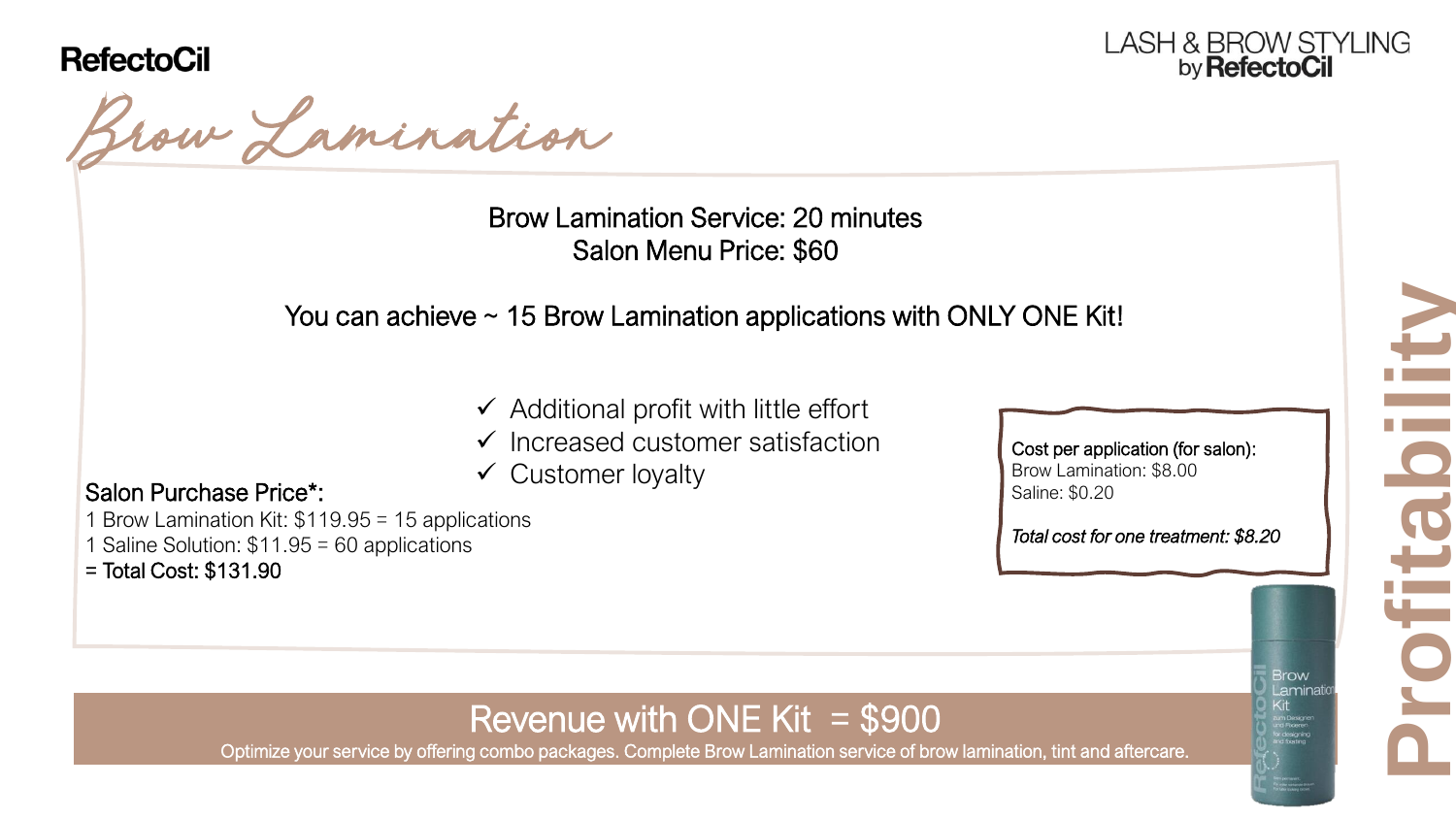



**Brow** Laminati

Brow Lamination and Tint

Brow Lamination Service + Tint: 25 minutes Salon Menu Price: \$85

### You can achieve  $\sim$  15 Brow Lamination applications with ONLY ONE Kit!

- $\checkmark$  Additional profit with little effort
- $\checkmark$  Increased customer satisfaction
- $\checkmark$  Customer loyalty

### Salon Purchase Price\*:

- 1 Brow Lamination Kit: \$119.95 = 15 applications
- 1 Tint:  $$13.90 = 30$  applications
- 1 Oxidant liquid: \$12.45 = 200 applications
- 1 Saline Solution: \$11.95 = 60 applications
- 1 Micellar:  $$13.50 = 60$  applications
- = Total Cost: \$171.75

Cost per application (for salon):Brow Brow Lamination: \$8.00 Tint: \$0.46 Oxi: \$0.06 Saline: \$0.20 Micellar: \$0.23

*Total cost for one treatment: \$8.95*

**Profitability**

### $\epsilon$  avenue with ONF Kit + ONF Tir Combo: Revenue with ONE Kit + ONE Tint = \$1,275  $+41%$